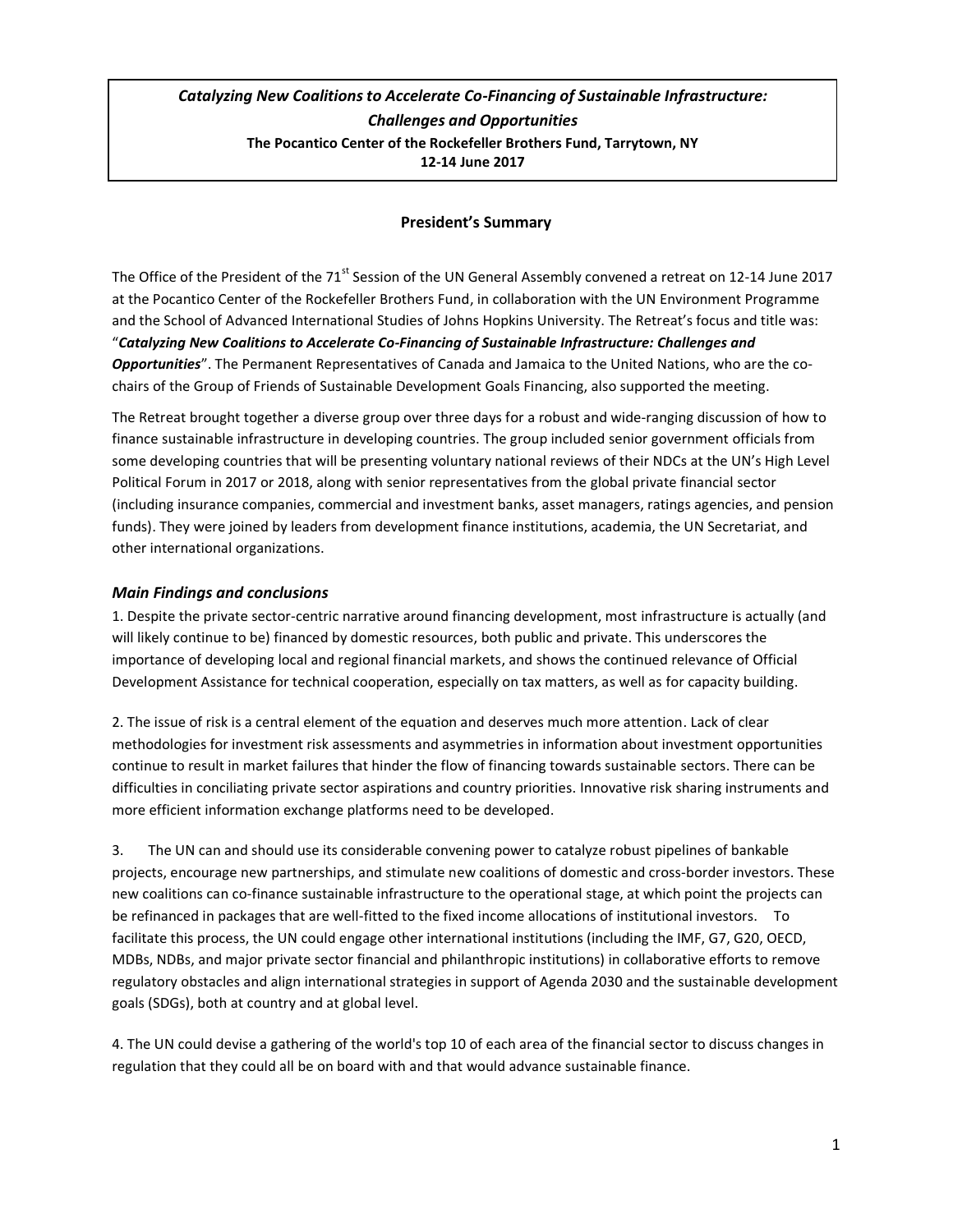In addition, the following specific requests emerged from the participants:

- Aligning Environmental, Social and Governance reporting guidelines with the Sustainable Development Goals should be undertaken as a priority and the standardization of such criteria by the corporate sector and investors should be encouraged. This will create a level playing field, and clarify for governments the standards against which their projects and investment proposals will be assessed.
- Credit Rating Agencies should take account of the latest, most accurate data available on developing and emerging market countries. These assessments should incorporate evaluations of key public and private projects, as well as macroeconomic conditions and other country-level factors. This combination will provide the strongest foundation for the resulting risk profiles, which shape the risk appetite of investors and influence the cost of capital.
- The Development Assistance Committee of the Organization for Economic Cooperation and Development (OECD-DAC) should continue to review the way guarantees provided for sustainable investments are counted as Official Development Assistance, in order to prevent such guarantees from potentially increasing a country's debt sustainability ceiling, a threshold established by the International Monetary Fund (IMF).

###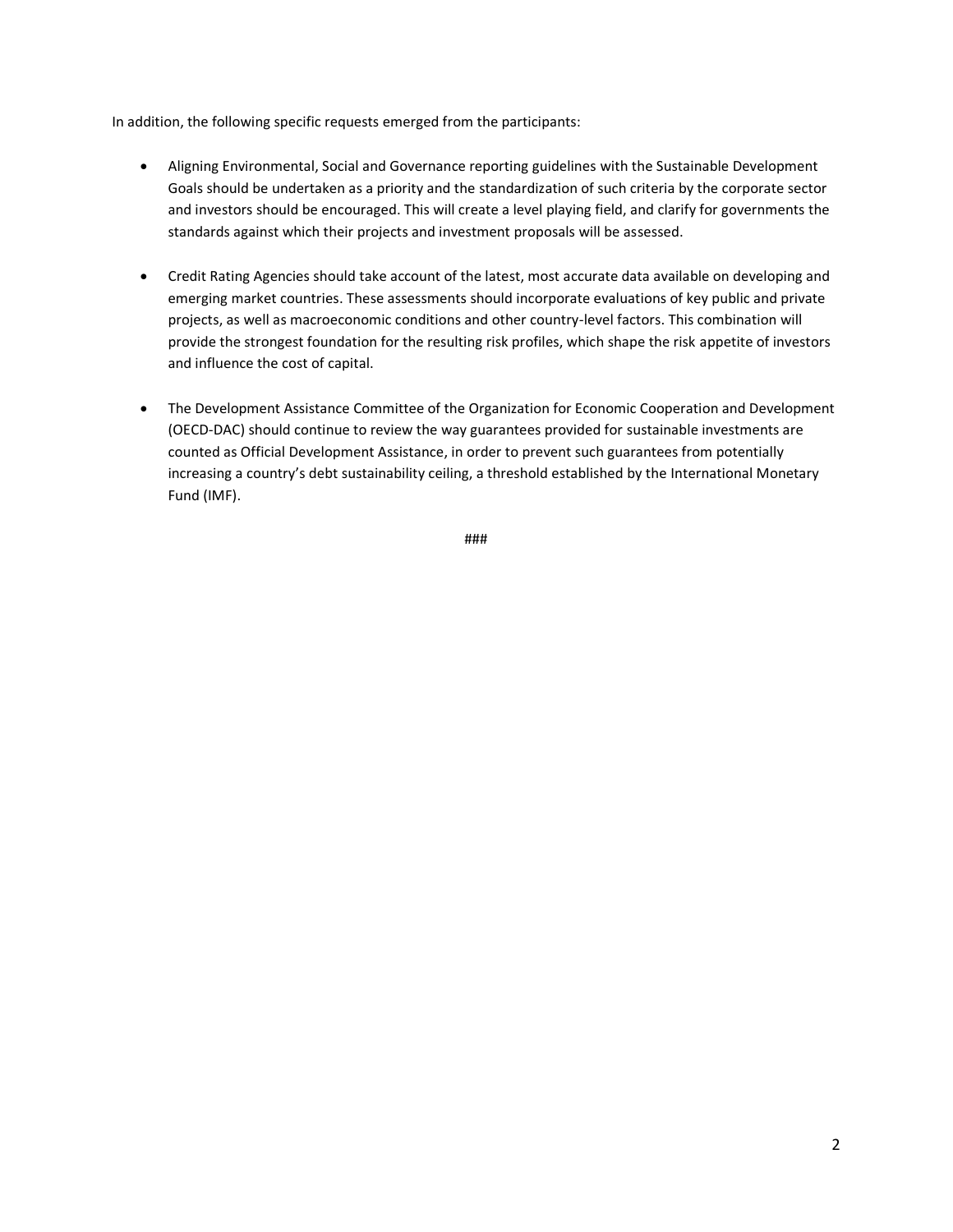#### *Annex*

### *Background, Objectives, and Context of the Retreat*

The overall goal of the Retreat was to explore a pathway along which continuing UN leadership could help to catalyze a major transformation in the global financial sector. A major objective was to identify new and innovative strategies for accelerating and scaling up financing of sustainable infrastructure, aligning these investments with the UN's Agenda 2030 and the Sustainable Development Goals (SDGs). The Retreat created an opportunity for governmental high-level officials to exchange views with senior managers from the public and private financial services sectors in order to deepen understanding of the opportunities and constraints that each of their organizations confronts on a daily basis. A second goal was to support developing countries in preparing for the HLPF. In that regard, developing country representatives gave examples of sustainable infrastructure projects that are high priorities for investment in their respective countries. Some of these functioned as case studies for the subsequent discussions.

Discussions at the Retreat illuminated the current context for investments in sustainable infrastructure. Developing Countries are not homogeneous and they confront the challenges of investment in sustainable infrastructure from very different perspectives and circumstances. As well, private sector participants observed that their respective organizations are not homogeneous and have quite different appetites for investment risk. These private sector organizations also have very different roles in the financial ecosystem and engage at different stages of the infrastructure development lifecycle.

Most participants expect that investments in sustainable infrastructure will be a key factor in achieving the SDGs in many countries. Another contextual element was the recognition that international agreements targeting prudential regulation (including Basel III and Solvency II) have raised significant regulatory barriers to investments in sustainable infrastructure. When combined with restrictions on sovereign borrowing and limits on the use of sovereign guarantees, the unexpected consequences of these prudential regulations are amplified, often blocking otherwise-attractive investments in sustainable infrastructure.

#### *Mobilizing New and Additional Resources for Sustainable Infrastructure: What did we learn?*

Discussions at Pocantico underscored the emerging realization that expanding investment in sustainable infrastructure will require **mobilizing capital from multiple sources**. Historically, the main sources of financing for successful infrastructure development programs have been domestic capacity to mobilize public financial resources through taxation, combined with the ability to deploy locally-raised, private capital resources, as well as, to a limited degree, Official Development Assistance in some developing countries . This pattern of reliance on domestic capital sources is likely to continue, but should be supplemented and facilitated by strategic, crossborder injections of new and additional resources (i.e., public, private, or philanthropic capital), accompanied by transparent guidelines on how to access these resources. In the last several years, a new pattern of cross-border investments has emerged. Indeed, there has been a notable increase in South-South capital flows among developing countries during this period (e.g., China's recent investments in the development of African mineral industries and plans for reinvigoration of the old Silk Road as a trade route between Asia and Europe). These and similar cooperative undertakings by other financial actors have emerged as a significant alternative to traditional, North-South flows.

The **application of public capital** at the early stages of project development (from either domestic or international sources) has multiple benefits. It helps to ensure that the benefits of investments in sustainable infrastructure devolve to citizens and other public stakeholders. It can also help to facilitate the commercial deployment of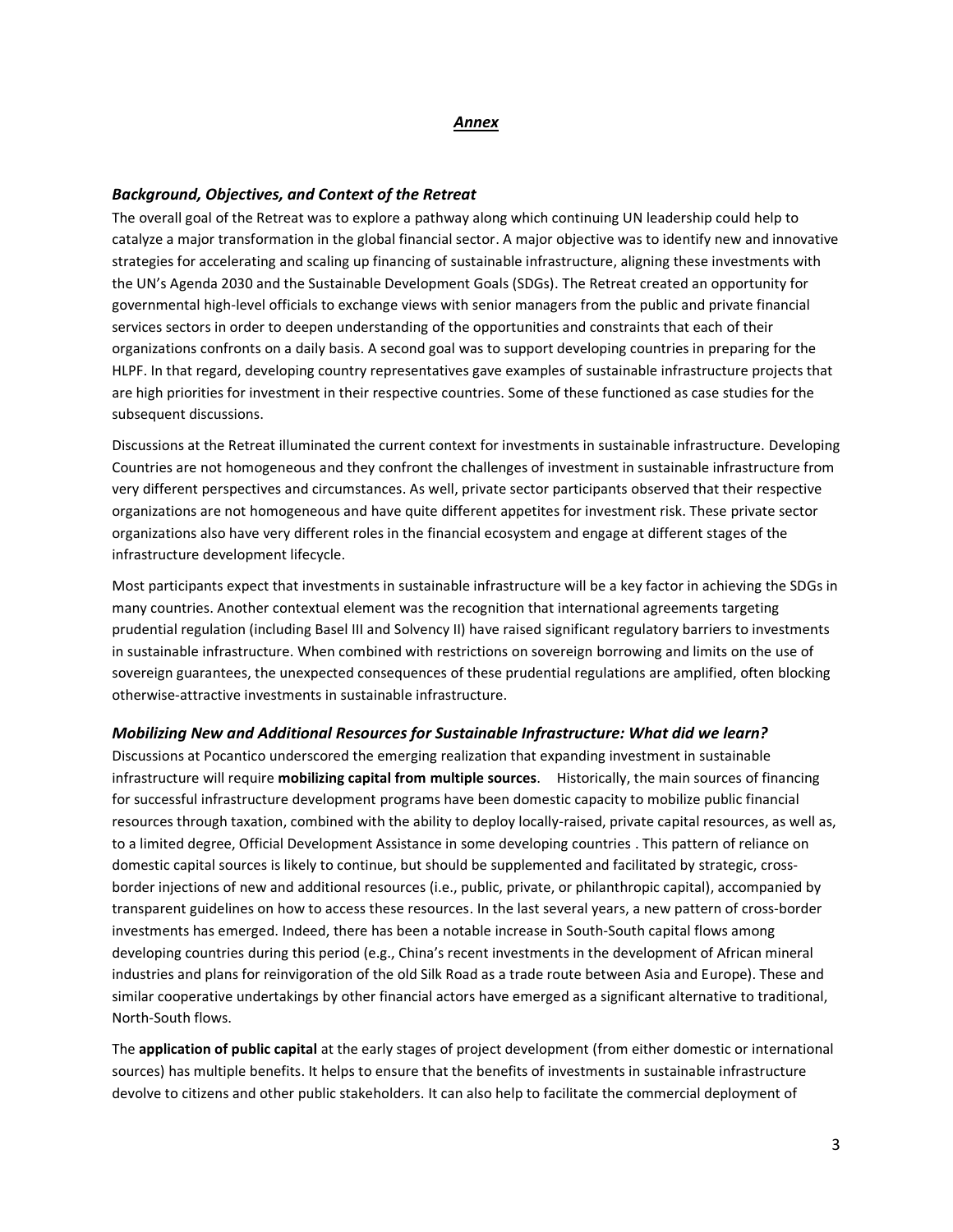sustainable infrastructure technologies with which the local financial sector has little or no experience. The efficient use of public capital to offset perceived country risk is critical to create leverage and attract additional private capital, both domestic and international. However, not all infrastructure projects can or should be financed with private funds or even with blended funds—some public infrastructure projects in developing countries (e.g., roads, bridges, health clinics, schools, etc.) are likely to continue to be financed entirely with public capital.

**Governments** need to understand the needs and constraints under which private investors operate and the risk perceptions that shape their investment decisions**.** For example, governments should design and configure proposed infrastructure projects so that their projects match the risk-return profile of the investors they wish to engage. It might be beneficial for some governments to re-assess their policies, regulations, and capacity building activities in order to improve the business climate for investors. Some participants emphasized that creating an attractive environment for investment includes establishing the primacy of the Rule of Law, the enforceability of contracts, and a sense of confidence among investors that investments in sustainable infrastructure will earn a fair and secure rate of return. Having a continued conversation with potential investors, including through UNfacilitated country visits (if needed), was seen as highly beneficial to attract investments.

**Private investors**, for their part, need to understand the actual risks to investment in individual countries and separate that risk assessment from their pre-conceived ideas about a particular country. In some cases, it may be helpful for investors to engage early in the project development cycle, in order to inform project design in ways that enhance the bankability of the resulting projects. For private investors who are currently carrying zero or negative rate debt in the fixed income allocation of their portfolios, there is less risk to investments in sustainable infrastructure (i.e., projects that have adequate financial backstopping and that can be reasonably expected to generate secure returns of four to six percent per annum), than exists in a debt instrument that is guaranteed to have only zero or negative returns. Shifting these current assets into attractive sustainable infrastructure projects could unlock a substantial pool of capital and strengthen the balance sheet of the affected investment funds. Moreover, private investors who are beginning to incorporate some elements of the SDGs into their investment criteria might consider expanding their portfolio balancing initiatives in this direction, offsetting riskier investments with potentially more secure alternatives, thus increasing capital flows into sustainable infrastructure.

Participants agreed that **various aspects of risk must be addressed** during the formulation and design phases of infrastructure project development. While multilateral development banks are often well-placed to do risk assessment at country level, initiatives by private investor groups and ratings agencies can be extremely valuable to those seeking to assess the risk profile of specific investment opportunities in sustainable infrastructure. Financial instruments and guarantees have been developed in the climate finance space for addressing many of the risks that will also be confronted in sustainable infrastructure projects. The World Bank, the International Finance Corporation, the Multilateral Investment Guaranty Agency, the European Bank for Reconstruction and Development, the US Overseas Private Investment Corporation and others have developed innovative instruments to address issues of political risk, currency exchange volatility, and the operational risk of innovative technologies. Application of such guarantees has enhanced investor confidence in climate finance and could similarly help investors to hedge some of the risks arising during sustainable infrastructure projects, especially those that are not easily managed by project developers acting alone.

Furthermore, **international financial institutions (IFIs) and national- or regional-level development finance institutions (DFIs)** are facilitating the framing, development, and execution of sustainable infrastructure projects. DFIs, working together through the highly innovative International Development Finance Club (IDFC) are wellpositioned to expand efforts to accelerate and catalyze investments in sustainable infrastructure by helping to build local institutional capacity and structure project finance agreements. DFIs also provide financial guarantees,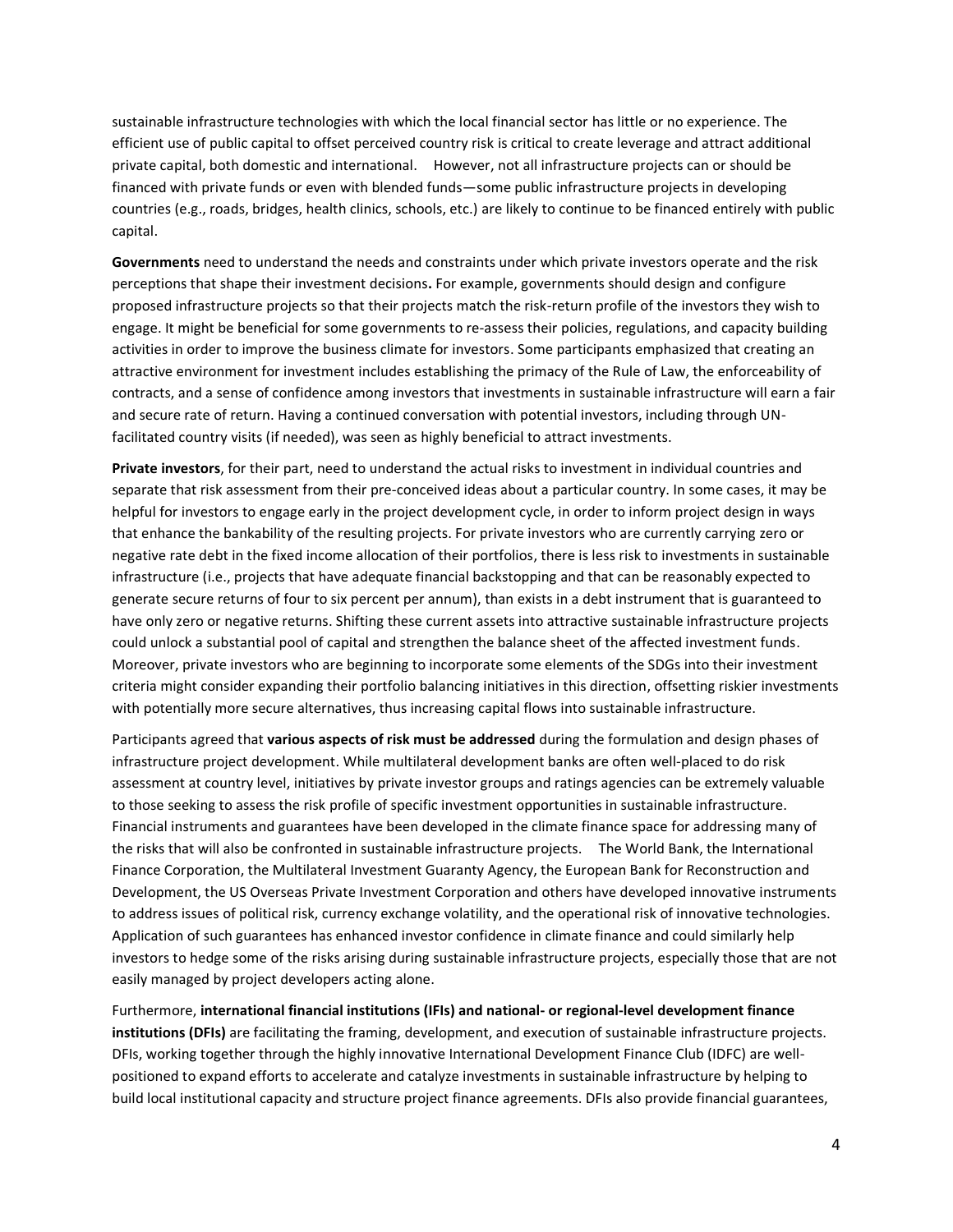design blended finance structures, and provide other risk-mitigating instruments to support private investors in sustainable infrastructure. These useful interventions can be expanded in support of a massive scale-up of these investments.

Participants discussed the **many potential points of intervention** and institutional roles that arise during the development and implementation cycle of infrastructure projects. For example, engaging host-country stakeholders in the design and decision-making around sustainable infrastructure is absolutely essential to gaining community acceptance. It is important to reinforce the role of domestic institutions (commercial banks, cooperatives, business associations and other local actors), both as financial intermediaries and as agents positioned to reinforce the capacity of local stakeholders to adapt innovate technologies to local market conditions. This will successfully engage these stakeholders in the on-going development of sustainable infrastructure programs and in the creation of a solid "pipeline" of bankable projects. As well, establishing effective management control of project sites -- along with acquisition of the necessary government permits -- is important for building investor confidence in local markets. In sum, successful engagement of all relevant stakeholders is critical to attracting both domestic and foreign investors.

Governments can help in stimulating the emergence of innovative "**co-financing clubs**" that are able to underwrite sustainable infrastructure projects. Configured according to common interests and reflecting local development priorities, these informal business coalitions can combine to support securitization of project finance in domestic and international markets, which will greatly expand access to investment capital. In some cases, the formation of co-financing clubs entirely within the domestic markets of host countries may lead to lower costs-of-capital for sustainable infrastructure projects than would have resulted from creating cross-border coalitions of investors and having to pay a risk-premium that reflects some investors' exaggerated perceptions of cross-border risks.

**New financial structuring and de-risking instruments** are being created today. These tools, such as guarantees, first loss coverage, investment platforms, and issuance of bonds and loans in local currency can supplement traditional public-private partnerships (PPPs). They allow financial institutions and government agencies to aggregate, de-risk, and securitize the financing of large numbers of sustainable infrastructure projects. They can help unlock institutional capital when used with capital-efficient financial instruments of sufficient size that investors co-financing these undertakings can be assured of a secondary market able to provide some liquidity for their investments. Furthermore, there are innovative applications of digital finance and "mobile money" that allow thousands of small, domestic, retail investors to share in the financing of national investment programs that are critical to advancing national development priorities. These approaches are emerging in developing countries right now. In the future, creative approaches to new digital financing tools, including fin-tech and block-chain technology, may expand financial inclusion in ways that promote and support the underwriting of sustainable infrastructure, and should be pursued.

#### *The Way Forward: What is the Role of the UN?*

The UN is committed to support the transformation of the global financial system and its alignment with the requirements of sustainable development. One important role for the UN in that process is to continue convening key players and help to create the powerful coalitions of interests that are needed to catalyze and accelerate financing of sustainable infrastructure. At a practical level, there is a need for intermediation; government leaders may not even know the identities of potential investors in sustainable infrastructure. The UN can, thus, play a critical role in bringing people and institutions together, reconciling the aspirations of governments with those of public and private investors. A powerful but under-exploited opportunity exists for the UN specifically: to convene major global institutions including the International Monetary Fund, the Financial Stability Board, the Bank for International Settlements, the Bretton Woods Institutions, other MDBs and DFIs, to discuss how updating traditional international approaches to financial stability might help to catalyze and scale-up the application of